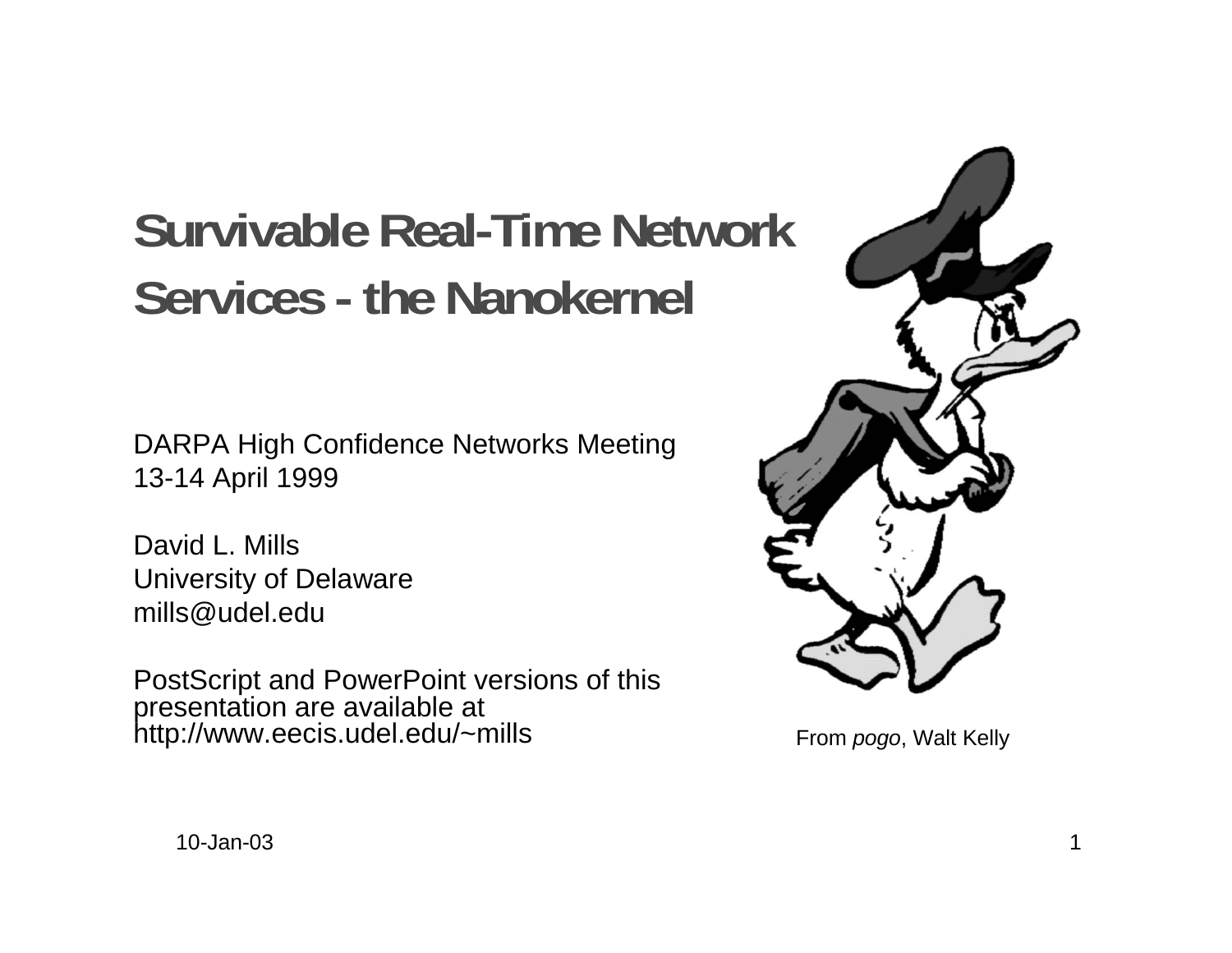#### **Introduction**



- $\bullet$ NTP synchronizes time for networks of computers from PCs to Crays
- $\bullet$  Provides submillisecond accuracy on LANs and low milliseconds on WANs in both unicast and broadcast/ multicast modes
- Provides submicrosecond accuracy with precision kernel modifications and external timing signals.
- $\bullet$  Modern workstations with modified kernels can synchronize in principle with a resolution of one nanosecond in time and one nanosecond per second in frequency.
- $\bullet$  Improved performance at this level required a comprehensive analysis and redesign of the NTP clock discipline algorithm and various modifications to the Unix kernel implementations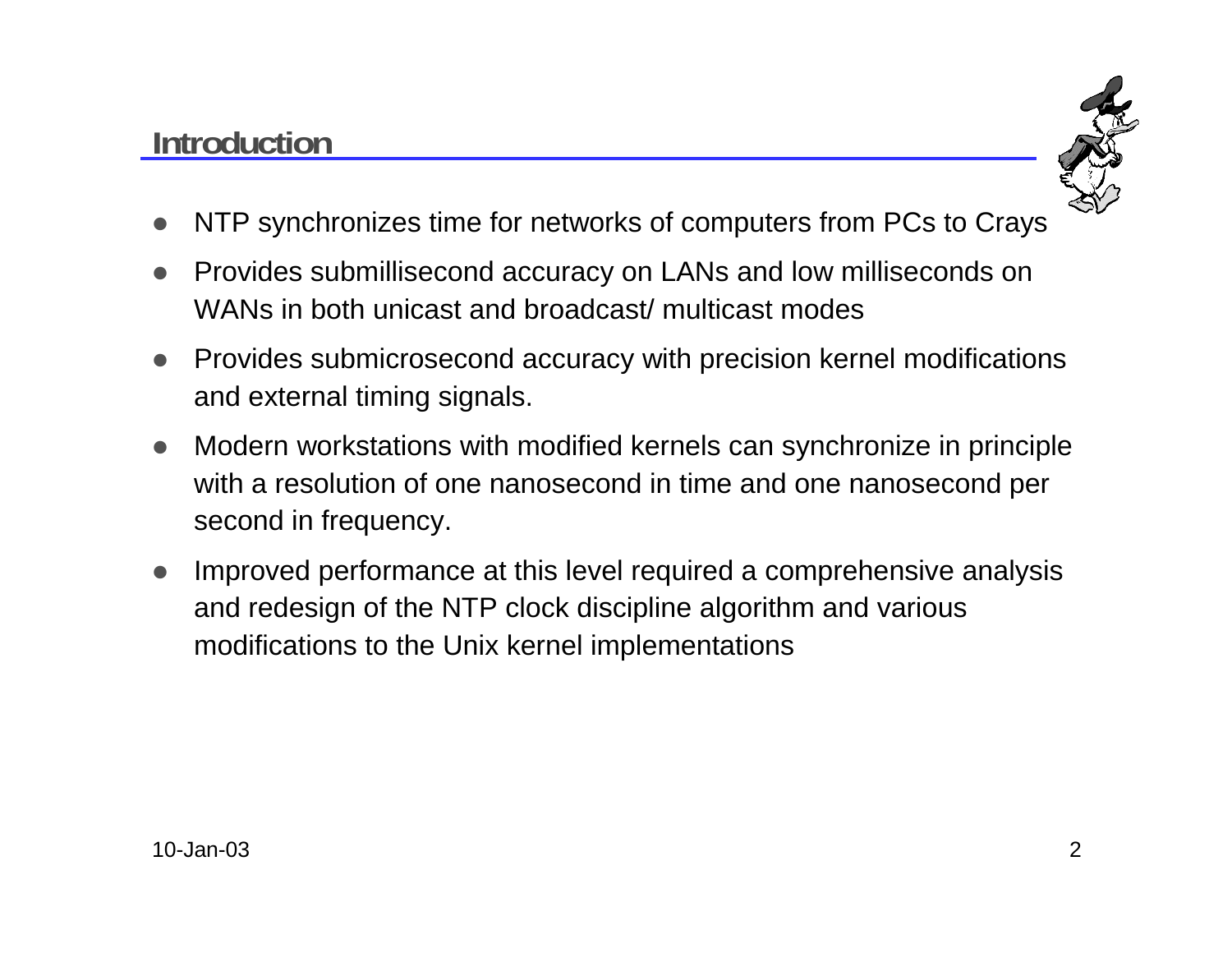

- $\bullet$  Network Time Protocol (NTP) synchronizes clocks of hosts and routers in the Internet
- $\bullet$  Primary (stratum 1) servers synchronize to UTC via radio, satellite and modem; secondary (stratum 2, ...) servers and clients synchronize via hierarchical subnet
- $\bullet$ Reliability assured by redundant servers and diverse network paths
- $\bullet$  Engineered algorithms used to reduce jitter, mitigate multiple sources and avoid improperly operating servers
- $\bullet$  Unix NTP daemon ported to almost every workstation and server platform available today - from PCs to Crays - Unix, Windows and VMS
- $\bullet$  Well over 100,000 NTP peers deployed in the Internet and its tributaries all over the world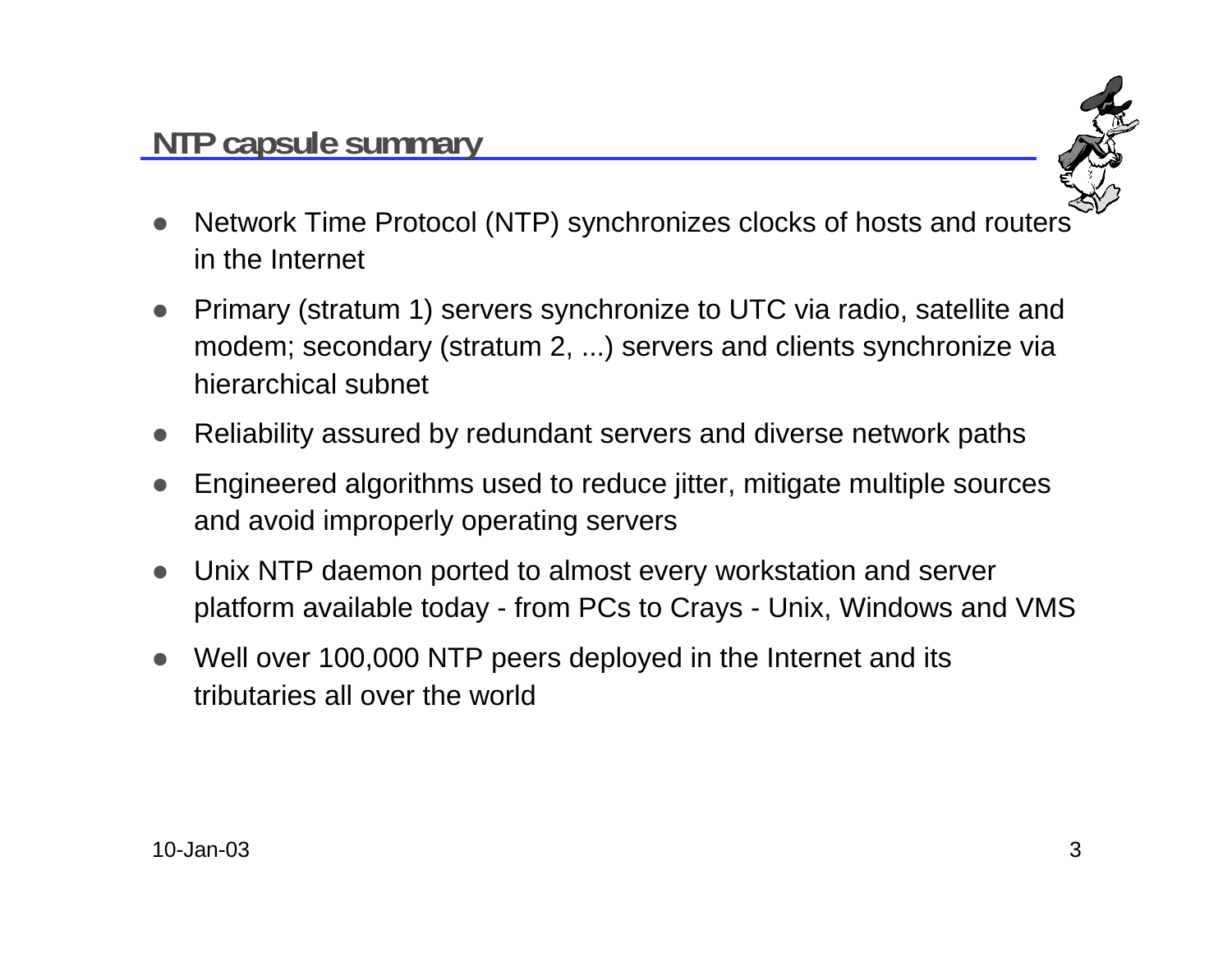### **NTP enhancements for precision time**

- $\bullet$  Reduced hardware and software latencies
	- Serial driver modifications
	- Early timestamp capture in network drivers
- $\bullet$  Precision time kernel modifications
	- –Time and frequency discipline from NTP or other source
	- –Pulse-per-second (PPS) signal interface and user API
- $\bullet$  Improved local clock discipline algorithm
	- Time and frequency discipline
	- Reduced impact of jitter and glitches
- $\bullet$  Precision time and frequency sources
	- External hardware clock
	- LORAN-C timing receiver
	- WWV/H DSP program for TI 320C25
	- Sun audio codec drivers for IRIG and CHU

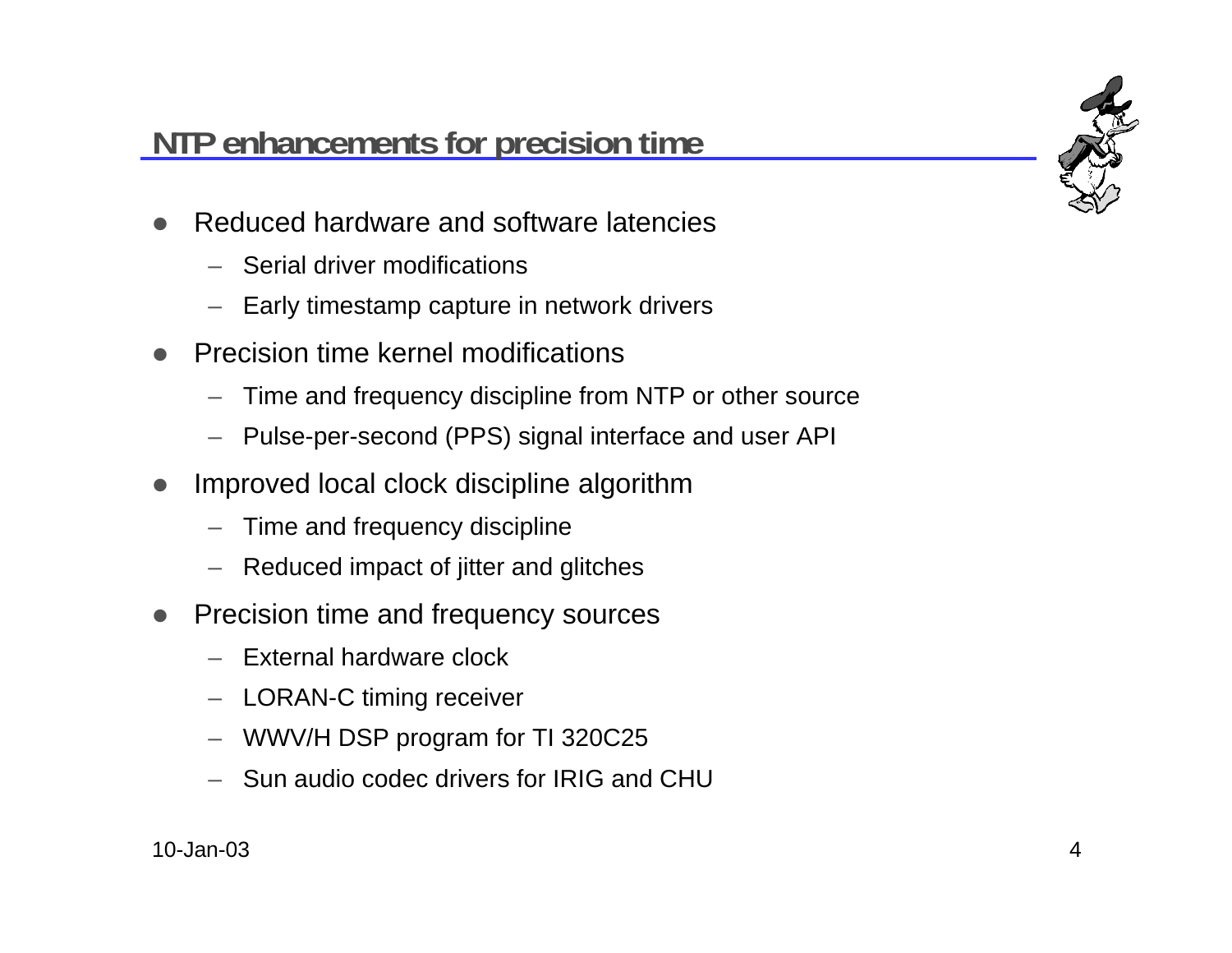

- $\bullet$  Improved clock stability allows increased NTP update intervals without compromising accuracy
- $\bullet$  Improved dynamic parameter estimation tolerates wider range of systematic clock errors and larger network jitter
- $\bullet$  Optional nanokernel kernel support improves time resolution to 1 ns and frequency to 1 ns/s
- $\bullet$ Improved time and frequency steering using PPS signal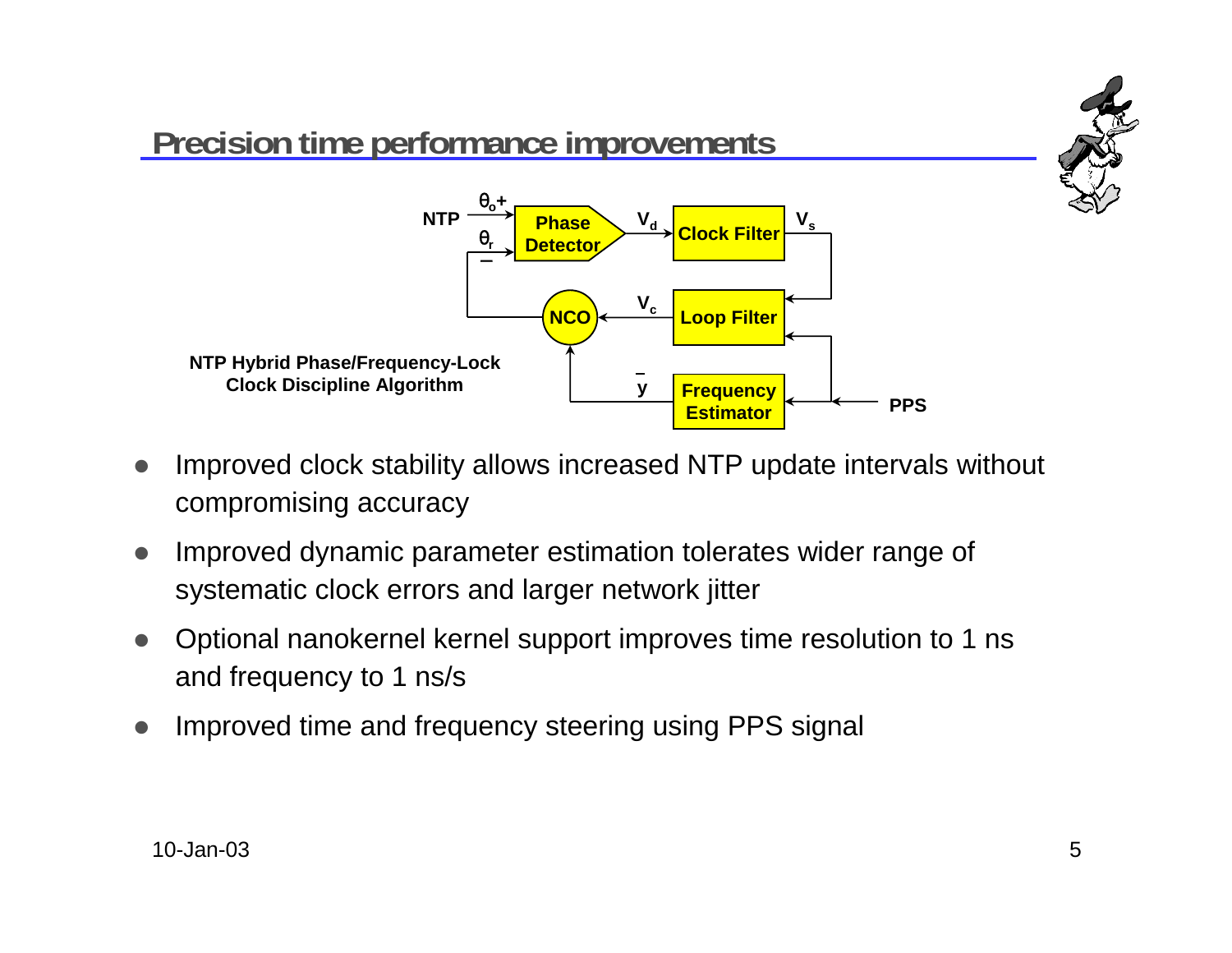## **Kernel modifications for nanosecond resolution**



- $\bullet$ Package of routines compiled with the operating system kernel
- $\bullet$  Represents time in nanoseconds and fraction, frequency in nanoseconds per second and fraction
- $\bullet$  Implements nanosecond system clock variable with either microsecond or nanosecond kernel native time variables
- $\bullet$  Uses native 64-bit arithmetic for 64-bit architectures, double-precision 32-bit macro package for 32-bit architectures
- $\bullet$ Includes two new system calls ntp\_gettime() and ntp\_adjtime()
- $\bullet$  Includes new system clock read routine with nanosecond interpolation using process cycle counter (PCC)
- $\bullet$ Supports run-time tick specification and mode control
- $\bullet$ Guaranteed monotonic for single and multiple CPU systems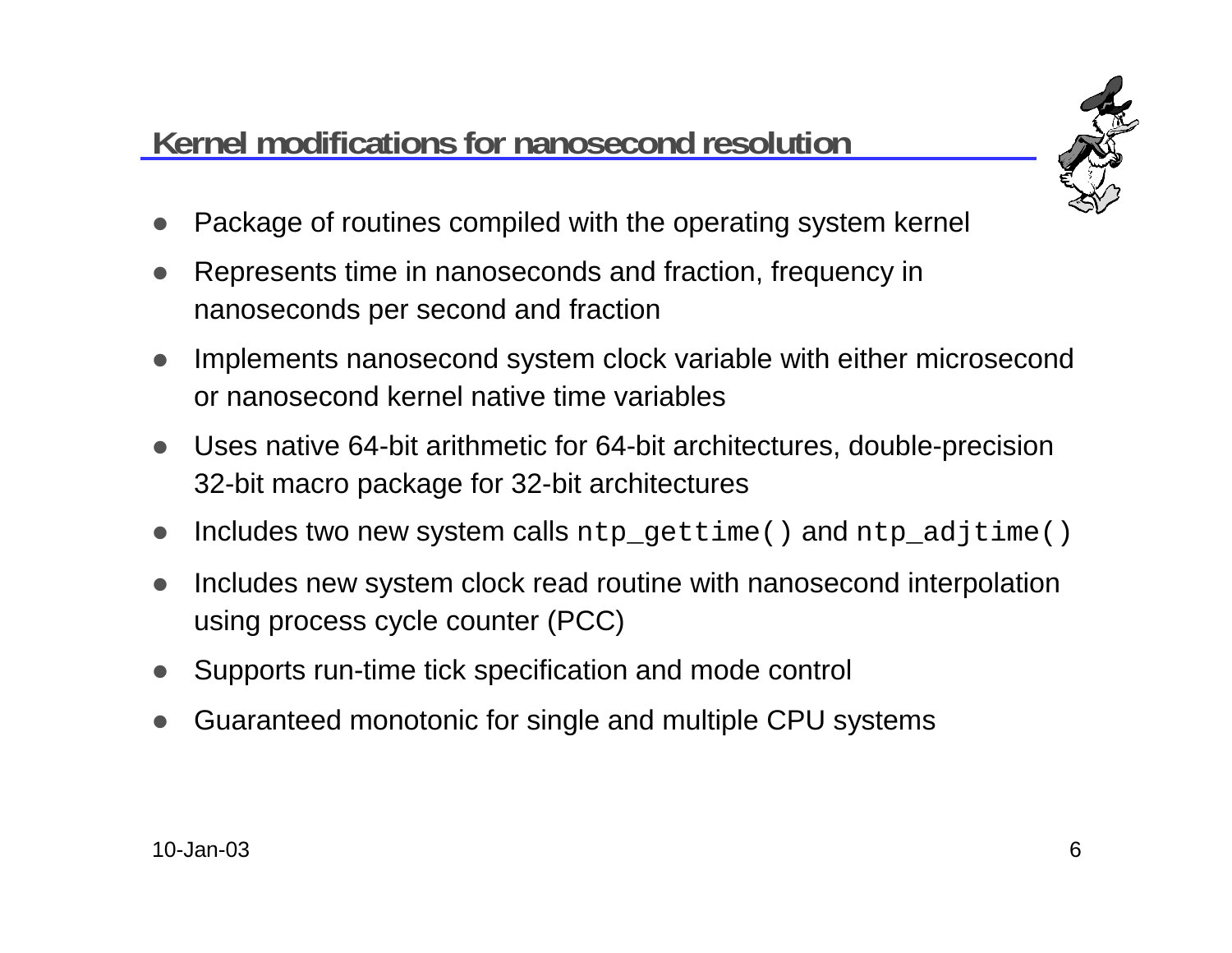

- $\bullet$  NTP updates adjust phase and frequency according to time constant at intervals from 64 s to over one day
- $\bullet$  On overflow of the clock second, a new increment is calculated for the tick adjustment
- $\bullet$ Adjustment is added to system clock at every tick interrupt
- $\bullet$  Auxiliary oscillator used to interpret microseconds or nanoseconds between tick interrupts
- $\bullet$  PPS discipline adjusts phase at 64-s intervals, frequency at 256-s intervals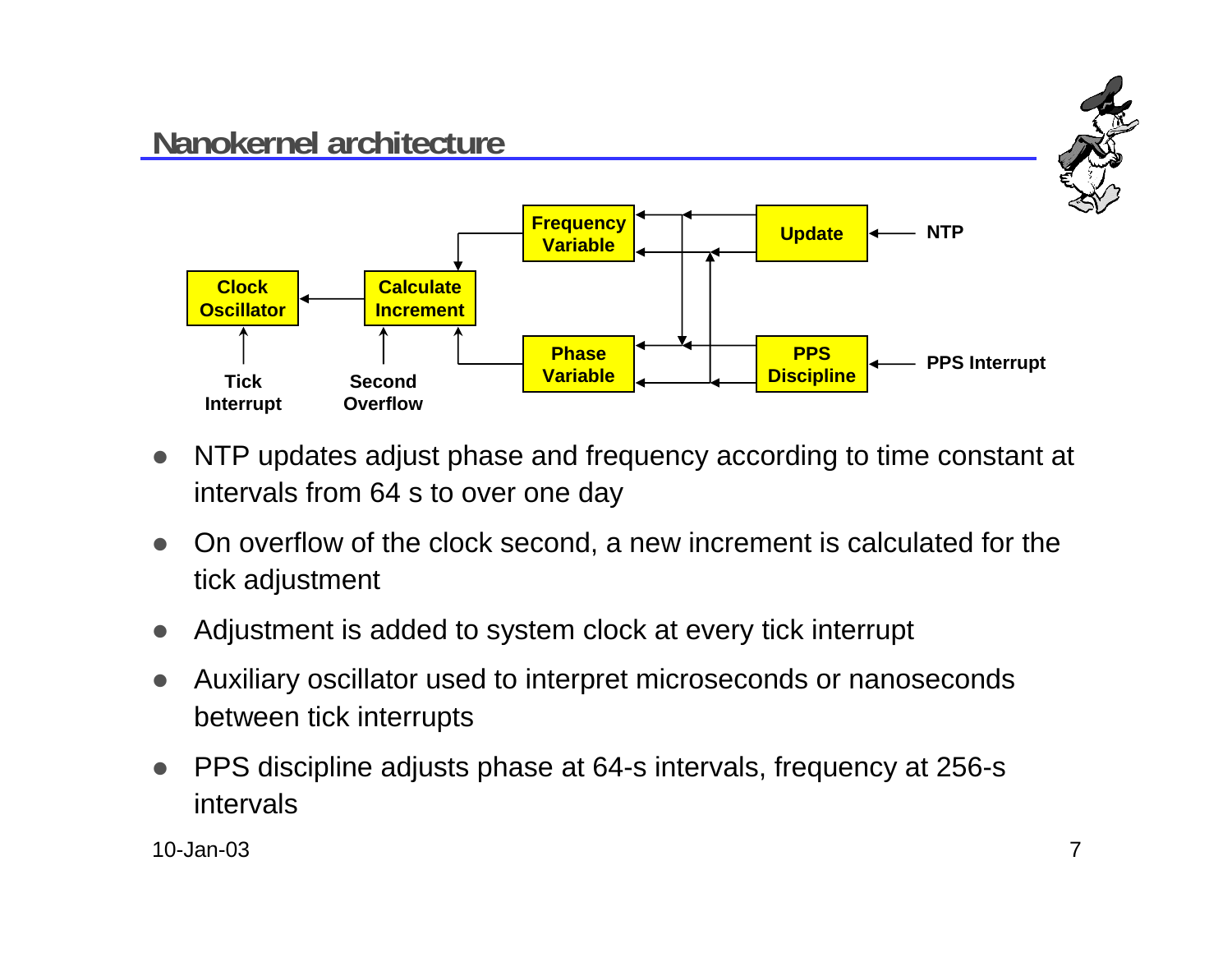

- $\bullet$  Type II, adaptive-parameter, hybrid phase/frequency-lock loop estimates system clock oscillator (SCO) phase and frequency
- $\bullet$ • NTP daemon computes phase error  $V_d = θ_r - θ_o$  between source and SCO, then grooms samples to produce control signal  $V_c$
- $\bullet$  Loop filter computes phase and frequency updates and provides tick adjustments  $V_c$
- $\bullet$ SCO adjusted at each hardware tick interrupt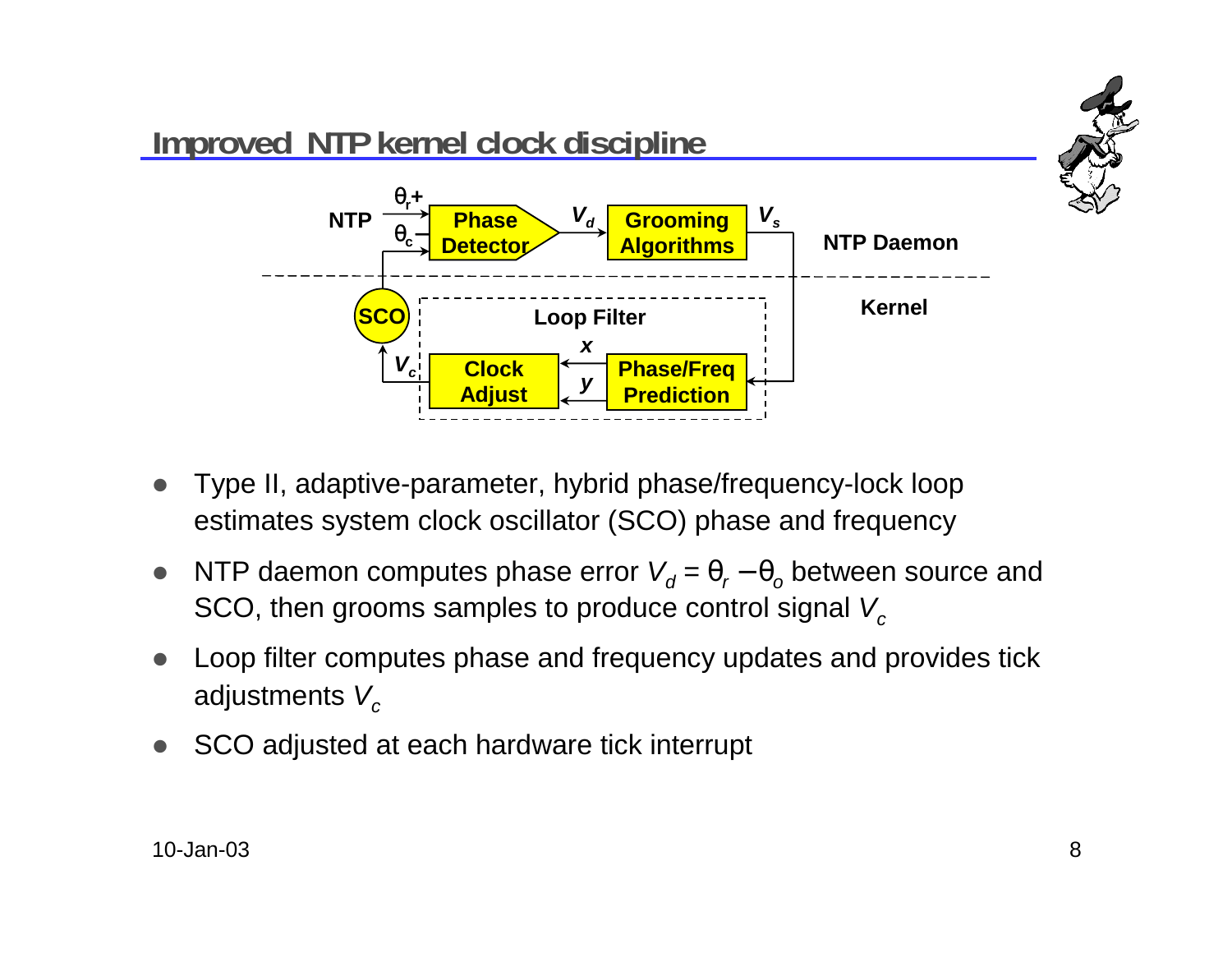

- $\bullet$  $\bullet\quad$   $V_{s}$  is the phase offset produced by the data grooming algorithms
- $\bullet$ x is the phase correction computed as a fraction of  $V_s$
- $\bullet$  $\bullet\quad$   $y_{\mathsf{{\scriptstyle F}\!L}\mathsf{L}}$  is the frequency adjustment computed as the average of past frequency offsets
- $\bullet$  $\bullet\quad$   $y_{\rho_{LL}}$  is the frequency adjustment computed as the integral of past phase offsets
- $\bullet$ •  $y_{FLL}$  and  $y_{PLL}$  are combined according to weight factors computed from update interval and Allan deviation predictor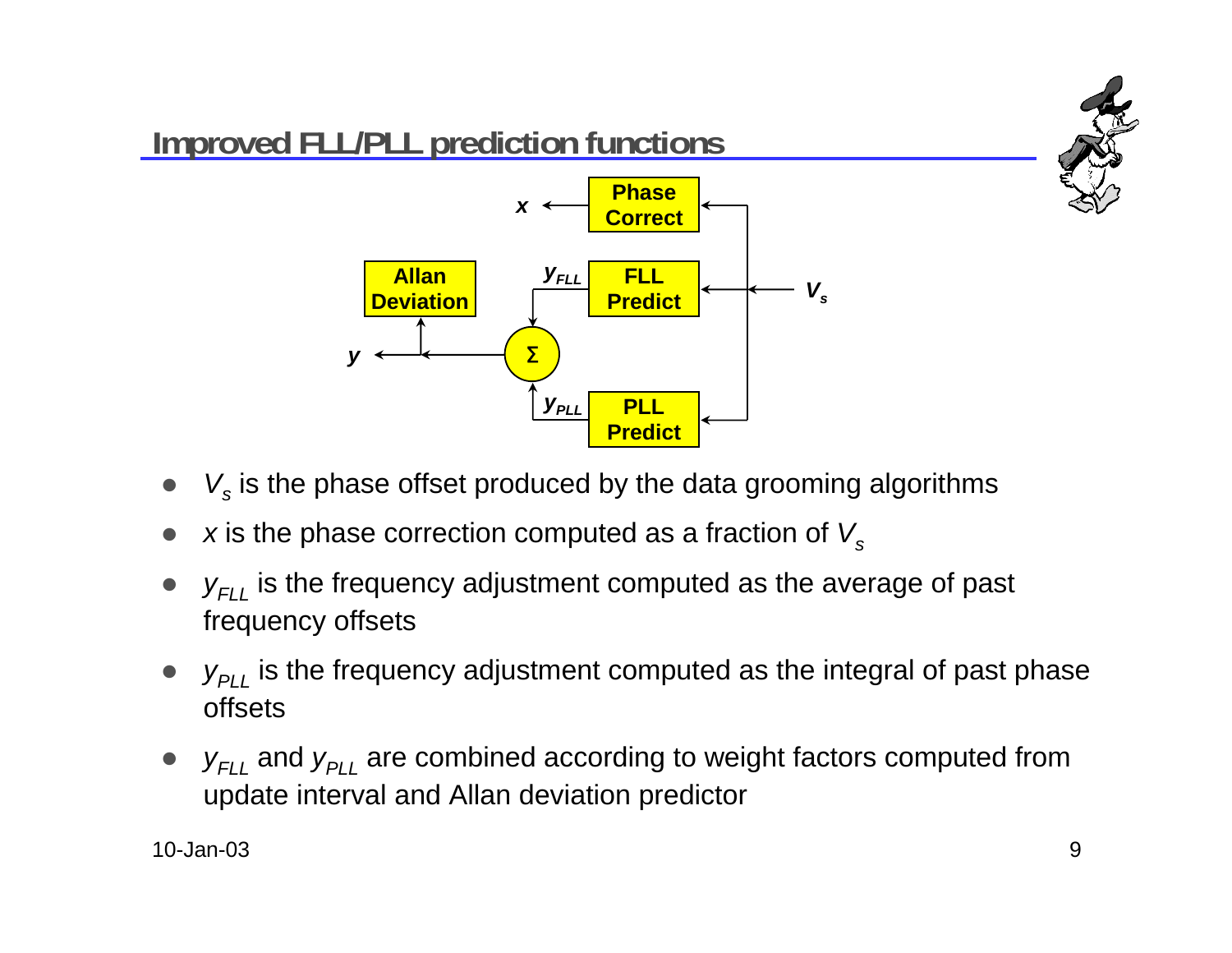

- $\bullet$  Phase and frequency disciplined separately - phase from system clock second offset, frequency from process cycle counter (PCC)
- $\bullet$ Frequency discriminator rejects noise and misconfigured connections
- $\bullet$ Median filter rejects sample outlyers and provides error statistic
- $\bullet$ Nonlinear range check filters reject burst errors in phase and frequency
- $\bullet$ Phase offsets integrated over 64-s interval
- $\bullet$ Frequency offsets integrated over 256-s interval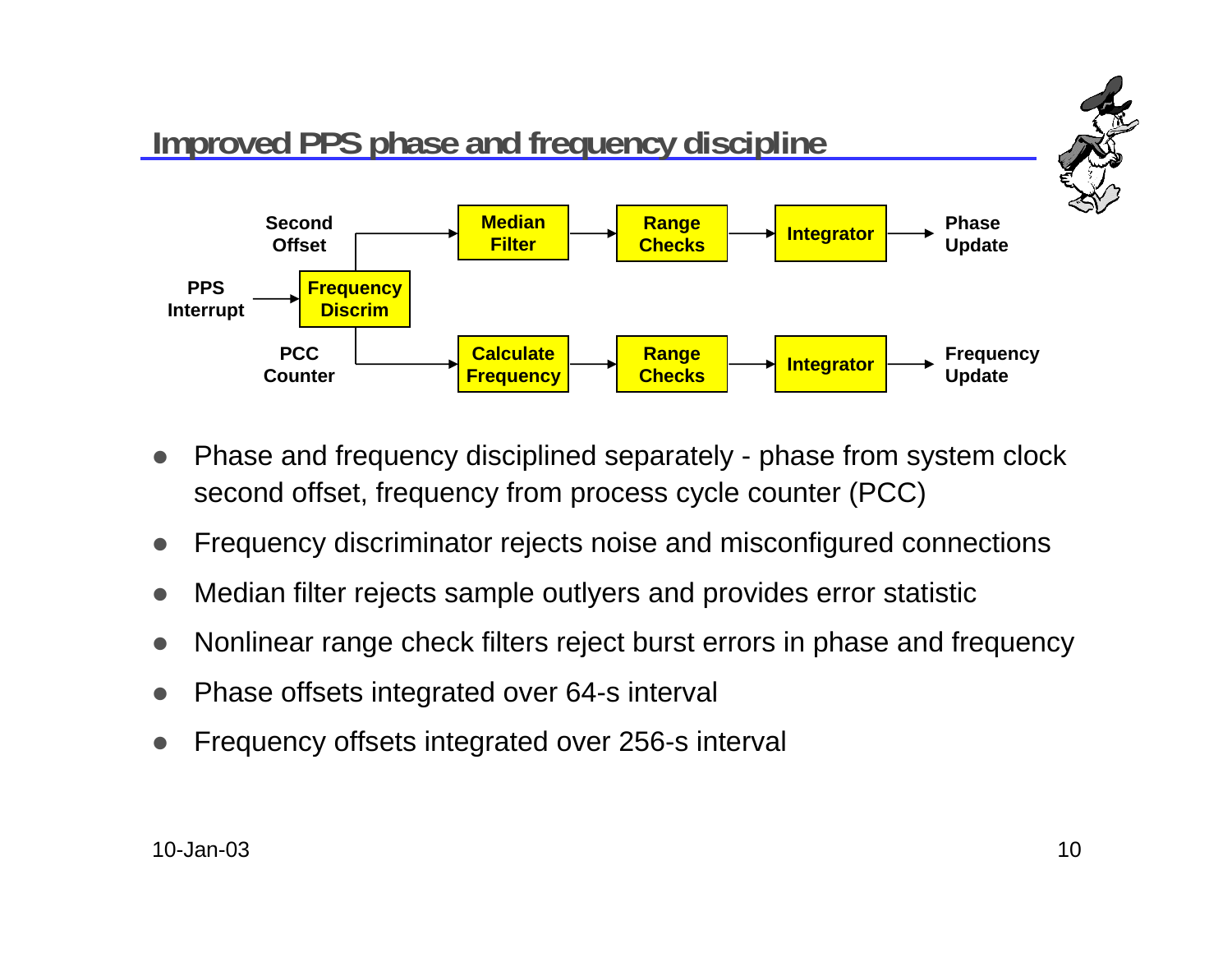

- $\bullet$  Each processor has a read-only processor cycle counter (PCC) readable by a special instruction
- $\bullet$  The elected master processor increments the kernel clock at each hardware timer interrupt, which occurs at intervals of 1-10 ms
- $\bullet$  Once each second, each processor reads the master processor time and estimates the particular CPU frequency, as well as time and frequency offsets of its PCC relative to the kernel clock using an atomic interprocessor interrupt
- When the clock is read on a processor, the current time is computed from the saved master processor time plus an increment computed from the current PCC and estimated time and frequency offsets
- $\bullet$  The kernel PLL is adjusted in time and frequency as the result of NTP updates and the PPS signal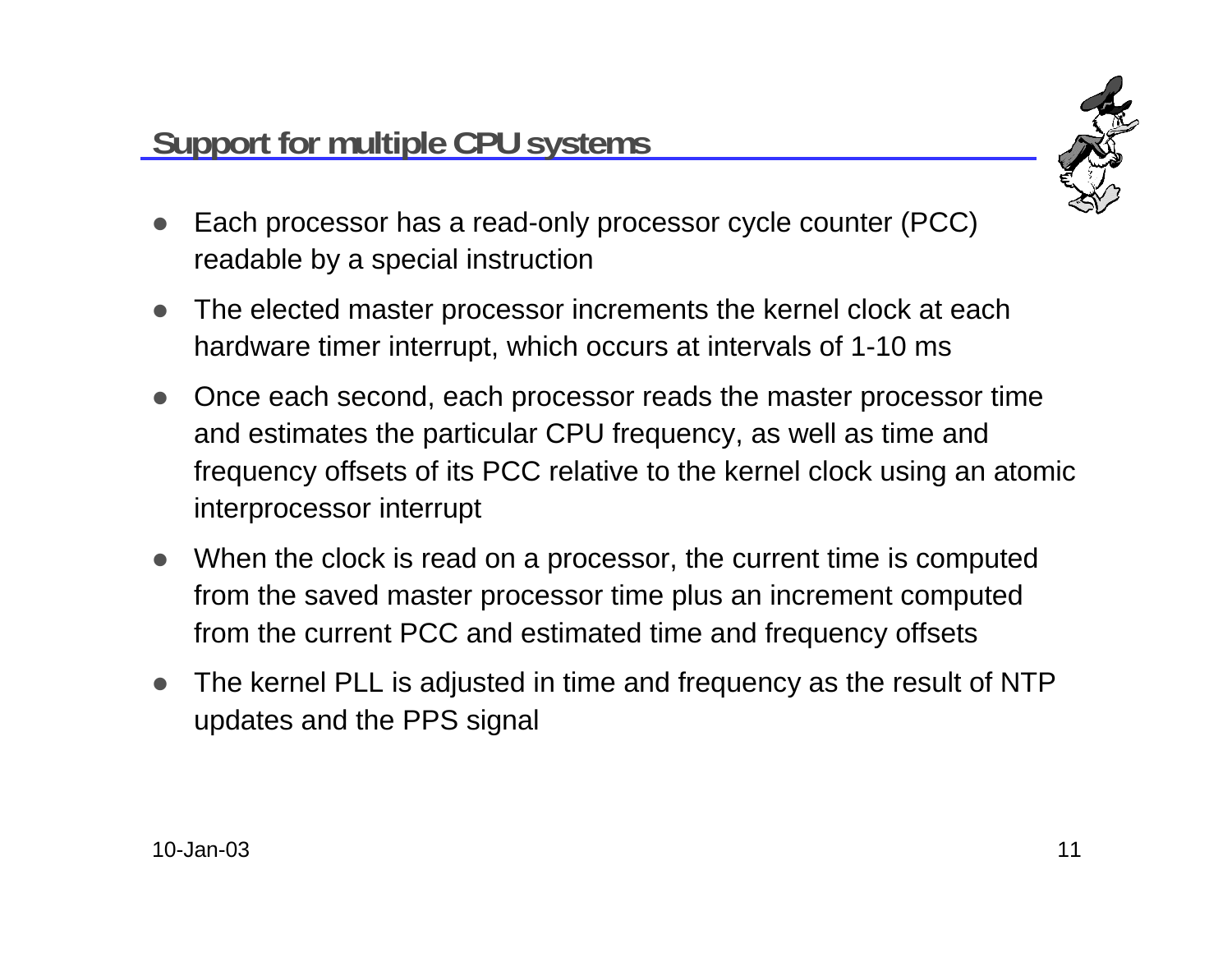

- $\bullet$ Graph shows jitter with PPS signal from GPS receiver
- $\bullet$ Principal error contribution is due to long unterminated signal cable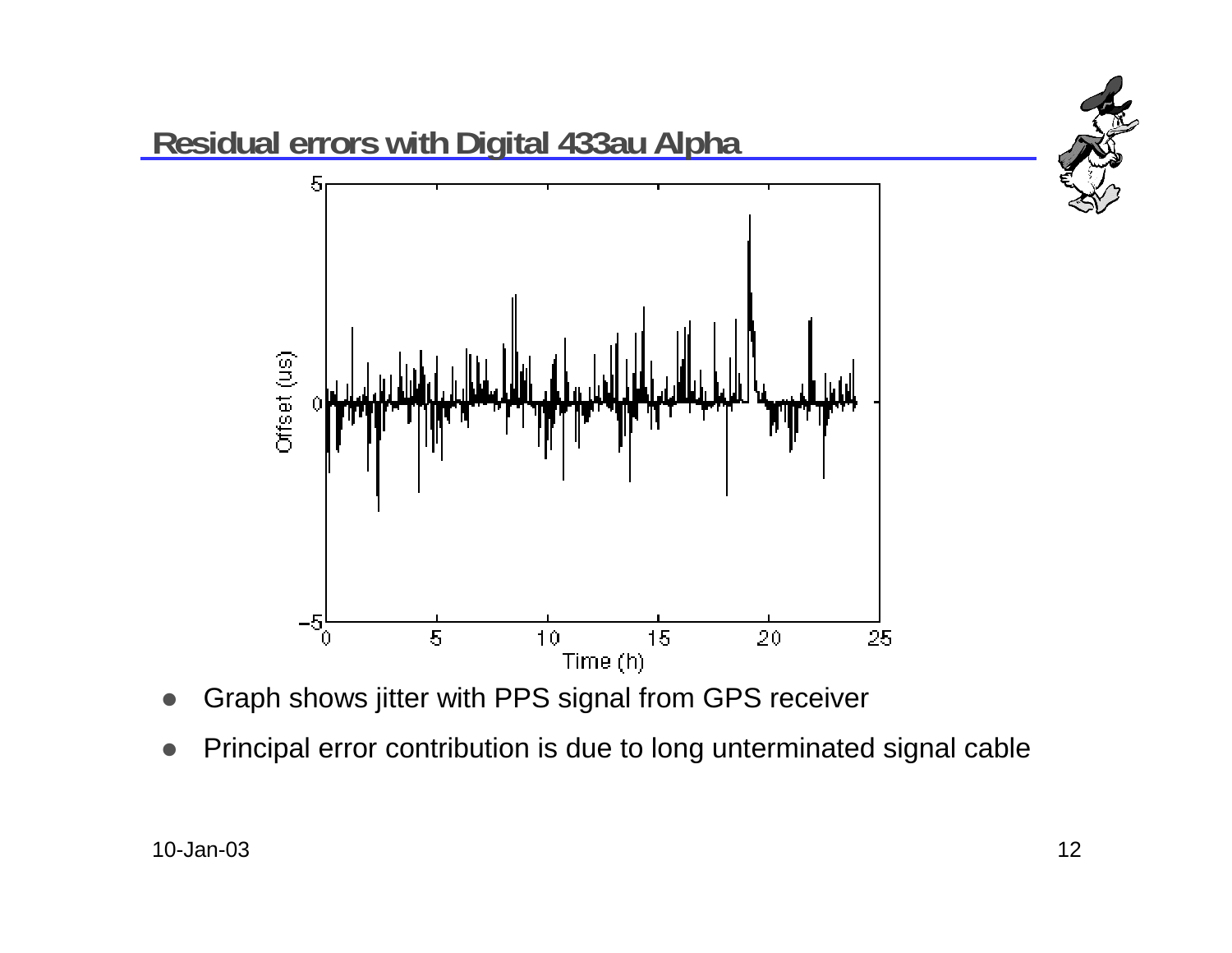

- $\bullet$  Nanokernel code designed and simulated over wide range of conditions
	- Software source files in C and documentation in HTML
	- – Includes simulator for testing and proof of performance in new kernel architectures
- $\bullet$  Implemented and tested in experimental kernels for SunOS, Digital Unix and FreeBSD; Linux soon
- $\bullet$  Future plans
	- Port to FreeBSD 3.1 for CAIRN; will be standard in FreeBSD 4.0
	- Deploy, test and evaluate using NTP Version 4 daemon in CAIRN testbed, then at friendly sites in the US, Europe and Asia
	- –Port to Sun Solaris after fixing the bugs they left in the previous version